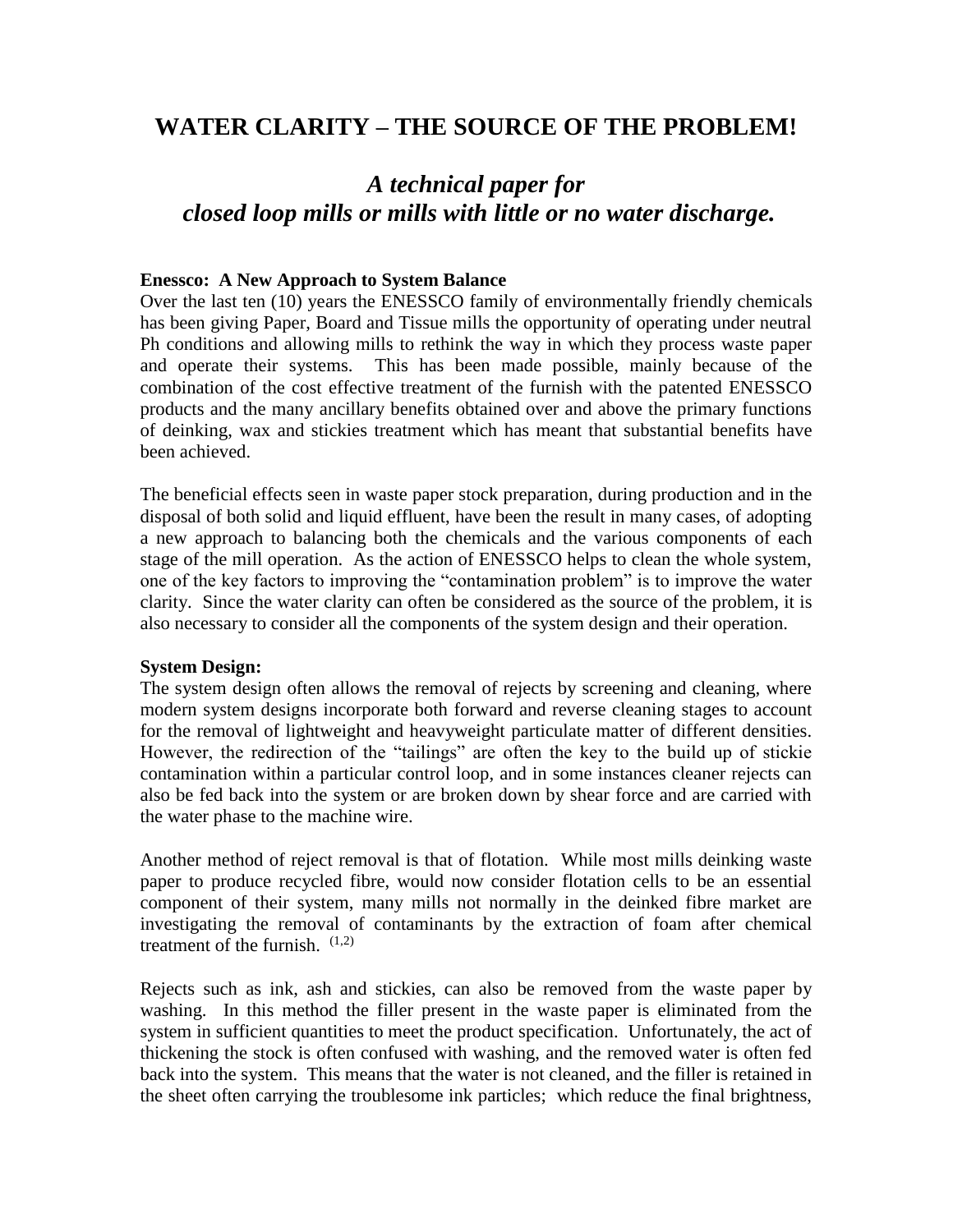the stickies; where are carried forward to later deposit on the wires, felts and dryer fabrics.

Increasingly mills are finding that they have a band of operating conditions within which they are forced to operate due to changes in the waste furnish. In fact these variations in the waste are responsible for affecting both the performance of the deinking plant and the water treatment plant often within a 24 hour period  $(3)$ . However, the treatment of the backwater is gaining acceptance as it has been shown that the use of ENESSCO buffers these negative effects.

The use of clarification of process streams on the waste paper treatment plant and paper machine in many cases is usually for fibre recovery to maintain the yield of the furnish. This is particularly true for printing and writings where the ash is considered as part of the yield of the waste paper. Unfortunately the fibre and ash recovered also usually carries the stickies and contaminants which have been gradually broken down by the attrition of the various pieces of equipment as the stock passes through the process. One school of thought is that the ash should be removed from the system as it has the capability of carrying many of the contaminants which are required to be removed from the system. The filler levels could then be later made up by the introduction of a "clean" source of loading to meet the paper specification.

In assessing how ENESSCO reacts in a system to give the ancillary benefits seen by many mills we must consider the following:

*Firstly*; we must look at the strongly anionic nature of the product, its ability to form crystalline complex salts, which cement together and act as a "builder" forming long anionic chains of high molecular weight. The long chain anions then sequester the "free" cations to form cation/anion bridges and produce a flocculating action of the fines. It is therefore likely that the chemistry involved, when applied to a deinking action does not rely on the traditional calcium floc mechanism of the saturated fatty acid soap system and operates at a lower Ph level <sup>(3)</sup>.

*Secondly;* we review our mill experiences of operating with ENESSCO, where, the chemical action promotes the release of entrained air from the stock, by acting as a deaerator reducing the amount of air in the stock but increasing the foams, thus allowing the mechanical action of flotation to be much improved. We have found that variations in the operational levels of deinking cells may be reduced as air is released from the liquid phase.

In the case of deinking flotation, one of the benefits of the operation of the system with ENESSCO-D is that it creates a different type of foam which is more dense and therefore carries more ink ash and stickies. The foam collected then lends itself to better sludge dewatering with resulting chemical cost savings because the fibres are not swollen due to the action of alkali and higher ash levels are present in the foams (see case study WT 002/4).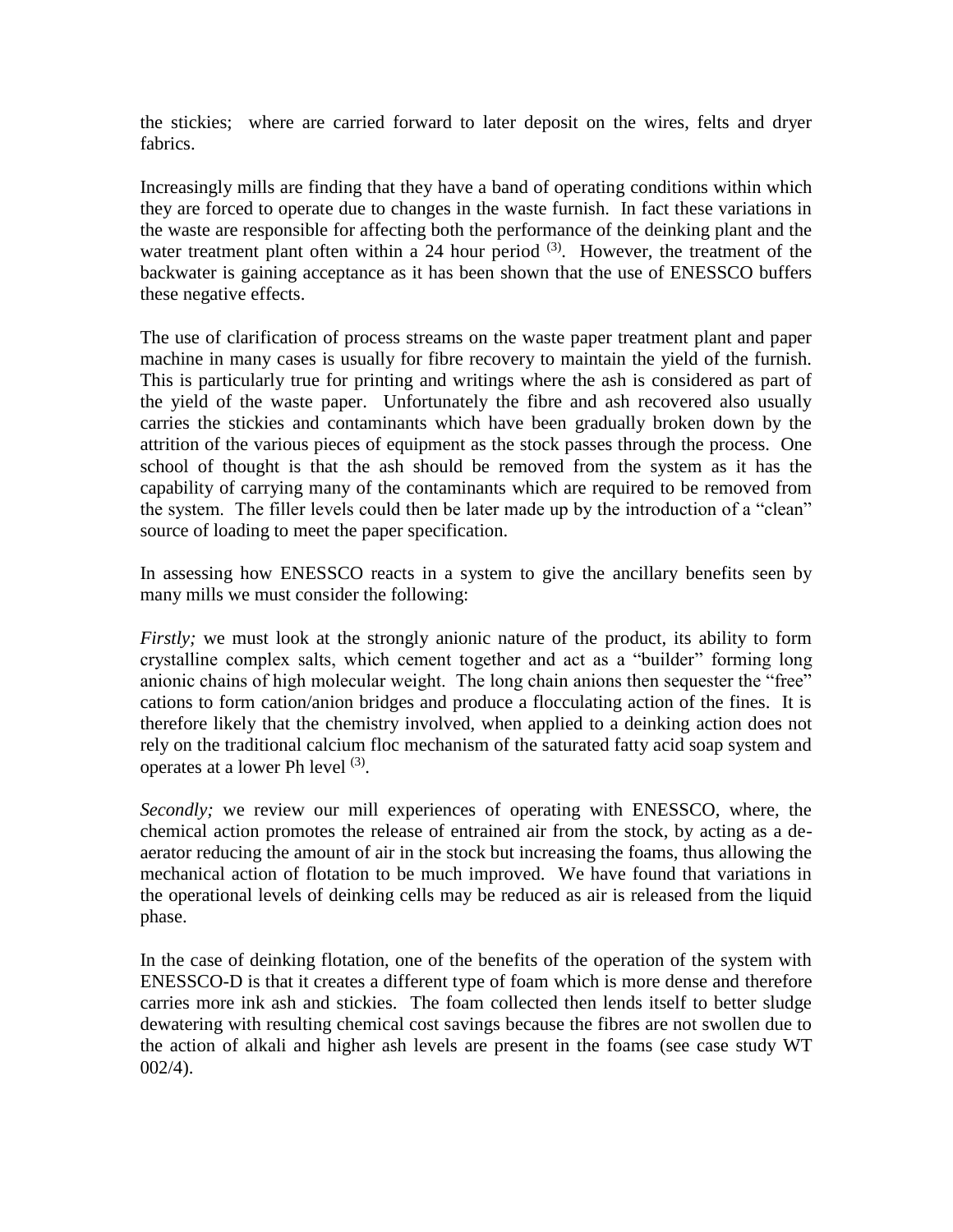Similarly when ENESSCO-S is added to the system for the control of stickies, the contaminants are controlled by passivation and agglomeration. The natural turbulence of the system then allows the entrained air to be released and the foam normally present in the system can be used for the removal of the wax stickies and other contaminants.

In water clarification, such as in a dissolved air flotation unit, ENESSCO makes the entrained air rise without bursting the bubbles, and this leads to improved separation resulting in improved water clarity. This effect continues to give improvements later on in the system, because as any water containing ENESSCO will de-aerate more easily, the de-aerating effect can be used to utilize the mechanical design of the unit operation, and as this water is fed to a settlement clarifier the flocculated particulate material can settle more effectively to give further chemical savings (see case study WT 001/3/4).

## **Production Objectives:**

In many cases the product specification dictates all the parameters for the operation of the recycled fibre plant and the paper machine. While the furnish yield will be governed by the contraries present and the desired reject rate to achieve the correct sheet appearance and colors stabilization from washing and flotation by chalk and clay removal to effluent. The incurred effluent losses should be such as to minimize the landfill waste by keeping the solids high. A combination of the ENESSCO chemistry and currently available polymeric technology allows a high solid content to be achieved, with reduced drain discharge.

The methods of control used on the paper machine may be governed by dryer capacity, mechanical speed limitation, ash or moisture content or even turbidity as examples. In fact there is sometimes a conflict between what a market expects and the financial constraints based on mill investments.

## **Chemical Additives & System Chemistry:**

It is important that mills consider a balance between the use of dispersants used in the system, as they will tend to drive the particle size smaller. However there are areas where the use of caustic is necessary such as in "Drum Pulping" due to the low attrition action, or where heavily sized, wet strengthened and printed material is recycled. Strength additive use should be optimized by minimizing and interfering substances. In considering the charge in a system it is not enough to simply state cationic or anionic, the nature of the species needs understanding. When anionic absorbents or dispersants are used the system may move more anionic, but the level of stickies will reduce. Anionic coagulants may also impinge on the balance.

If a significant change is made to the ionic constituents a new centre line will need establishing for system balance.

### **Changing the Rules with ENESSCO:**

In choosing to operate the mill under neutral conditions, many mills have to change the mill thinking to achieve results, as "going neutral" often highlights any shortcomings of the system and the efficiency of each unit operation.